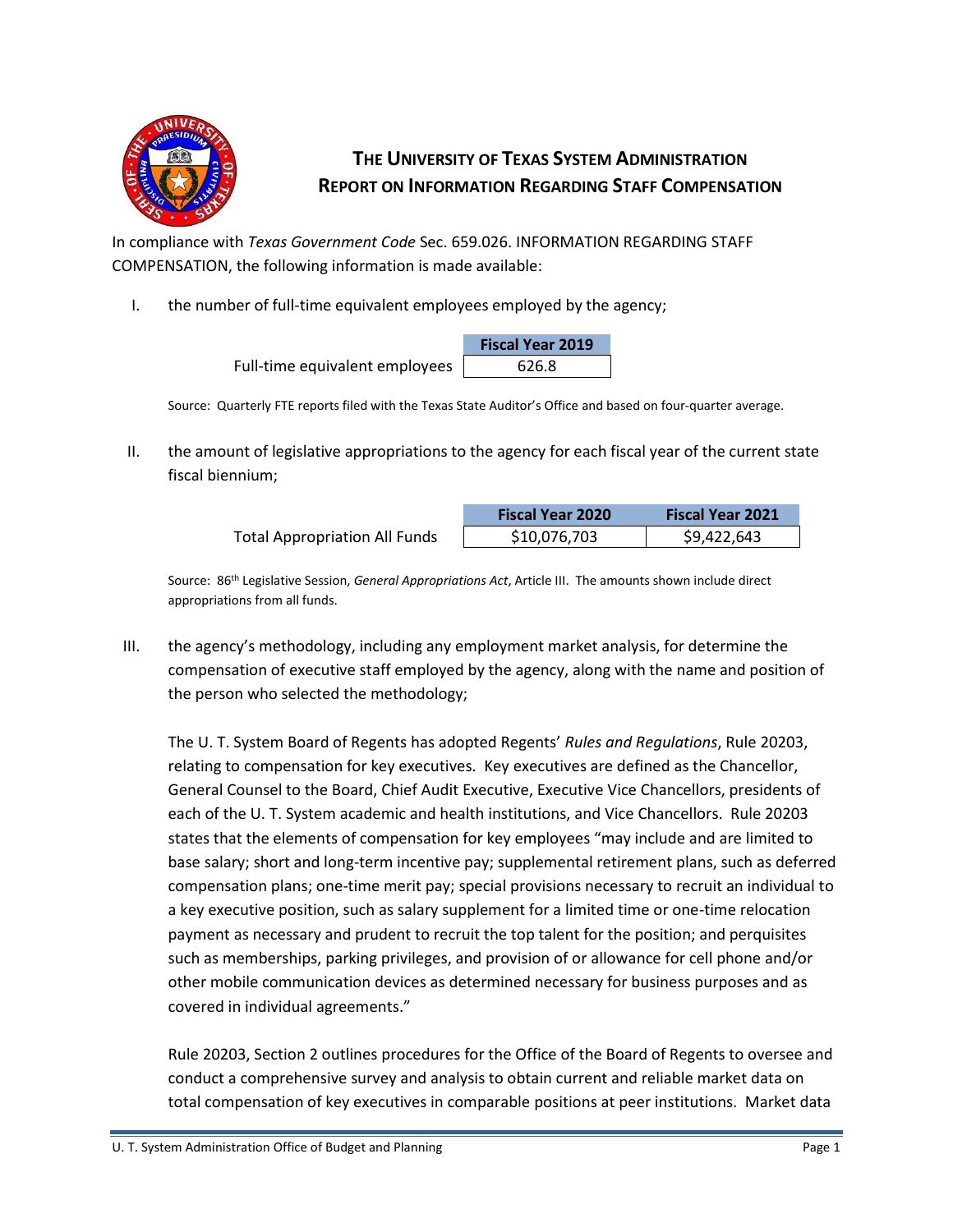is adjusted using cost of living information related to a respondent's geographic region. The survey is conducted every three years. In non-survey years, the Office of the Board of Regents is to obtain information concerning general changes in executive compensation in the marketplace, and the comprehensive survey is to be adjusted accordingly.

In August 2019, a Higher Education Leadership Compensation Survey was prepared by Korn Ferry related to key executives and presented to the U. T. System Board of Regents. The Office of the Board of Regents selected Korn Ferry through a competitive process to prepare the compensation analysis. The updated report indicated that U. T. System continues to maintain a competitive position relative to market medians for health and academic peer organizations (comparable public and private higher education systems and institutions).

Source: Korn Ferry; U. T. System Regents' *Rules and Regulations*

IV. whether executive staff are eligible for a salary supplement;

The Chancellor is the only individual receiving a salary supplement meeting the requirements of the *General Appropriations Act (GAA)*, Article IX, Section 3.02. The Chancellor is eligible for a salary supplement per the *GAA*, Article III, Special Provisions, Section 5, Paragraph 3. It is not the current policy of the U. T. System to accept gifts, grants, donations, or other consideration specifically designated by a donor for salary supplements.

V. the market average for compensation of similar executive staff in the private and public sectors;

An analysis was performed by Korn Ferry in 2019 of peer institutions and this analysis found the following for compensation as it relates to the study period:

- a. Total direct compensation for the Vice Chancellor for Governmental Relations and Vice Chancellor for External Relations was at or above the 90<sup>th</sup> percentile of peers.
- b. Total direct compensation for the Chancellor, Executive Vice Chancellor for Academic Affairs, Executive Vice Chancellor for Business Affairs, Vice Chancellor and General Counsel, Vice Chancellor for Institutional Research and Analysis, and Chief Audit Executive was found to be between the  $83<sup>rd</sup>$  and  $89<sup>th</sup>$  percentile of peers.
- c. There was insufficient comparative data for the Executive Vice Chancellor for Health Affairs, Vice Chancellor for Health Affairs and Chief Medical Officer, Vice Chancellor for Academic and Health Affairs, and General Counsel to the Board of Regents.

Source: Korn Ferry